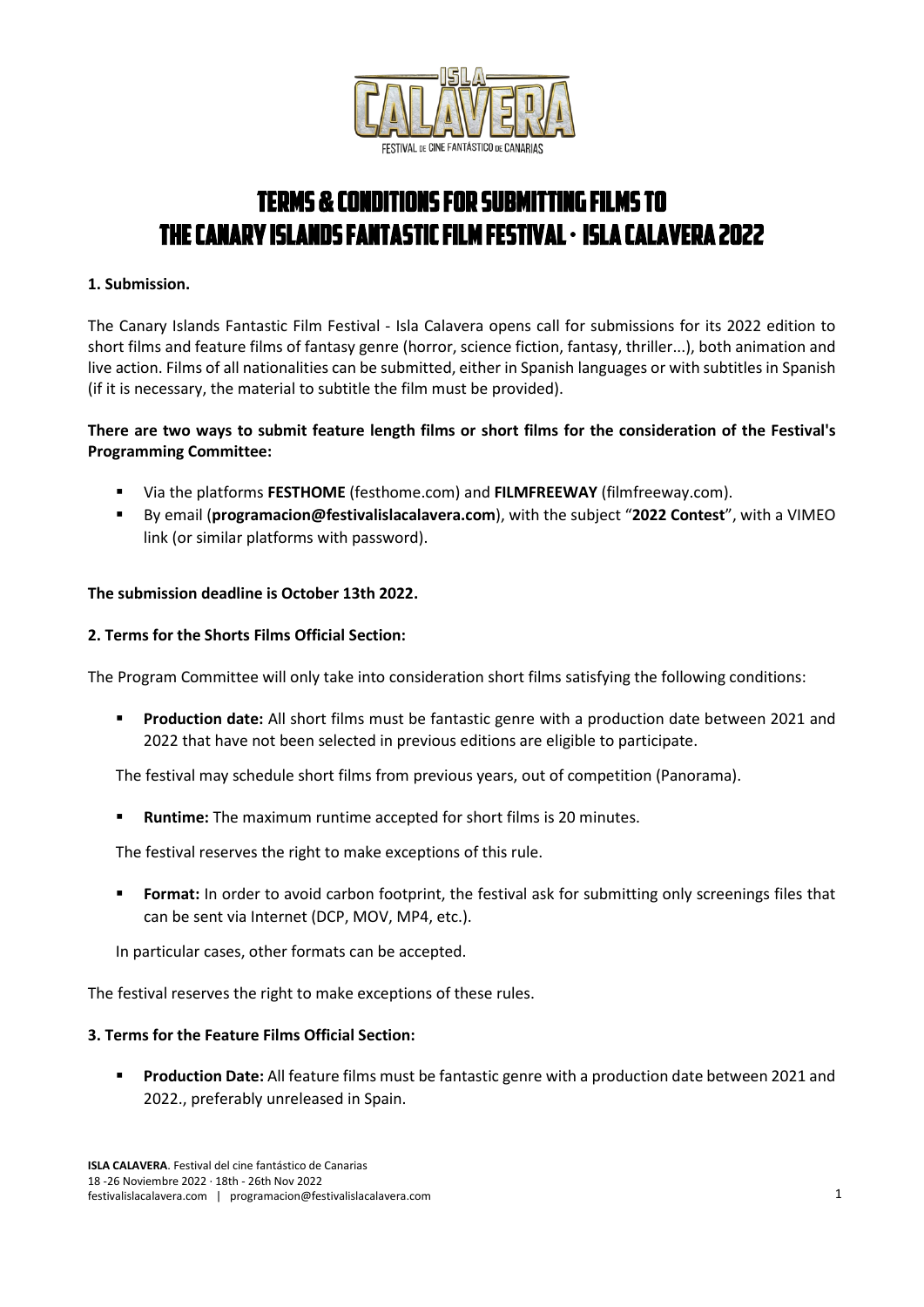

The festival may schedule, out of competition, unreleased in Spanish theatres feature length films from previous years.

- **Runtime:** The minimum runtime accepted for short films is 70 minutes. There are no restrictions on its maximum duration.
- **Format:** In order to avoid carbon footprint, the festival ask for submitting only screenings files that can be sent via Internet (DCP, MOV, MP4, etc.).

In particular cases, other formats can be accepted.

The festival reserves the right to make exceptions of these rules.

#### **4. Participation:**

Those titles that are selected will receive confirmation from the Festival de Cine Fantástico de Canarias Isla Calavera in order to formalize their participation.

The company lending the feature film/ short film must provide the Festival with promotional material: stills, posters, pressbooks, trailers, etc., so the Festival can promote the film correctly. In order to avoid carbon footprint, these materials should be sent via internet. The festival reserves the right not to return these promotional materials.

The producers and/or distributors of the selected films (short and feature films) authorize, by accepting their participation, the use of one or several fragments of their title for its diffusion as informative material in any media or institutional presentation. For this purpose, the production and/or distribution companies will make available to the Festival's Press Department a selection of sequences with a maximum duration of three minutes.

In addition, the company must also provide the appropriate material to subtitle the film, in case the original language is not Spanish (subtitles file o list of dialogues). In case the film has already distribution in Spain, the distribution company must provide a screening file with Spanish subtitles.

# **Submitting a film in the festival implies full and unreserved acceptance of all of the provisions included in these Terms and Conditions.**

Once the Festival has made and communicated the selection of a film for any of its Sections, and once its participation has been confirmed by the production/distribution company that submitted it, participants will not be able to withdraw their films from the selection.

#### **5. Selected feature films and short films can participate in following sections of the Festival:**

- Isla Calavera Short Films Official Section. In competition.
- Isla Calavera Feature Films Official Section. In competition.
- **ISla Calavera Short Films Official Section. Panorama. Out-of-competition.**
- **ISLA Calavera Feature Films Official Section. Panorama. Out-of-competition.**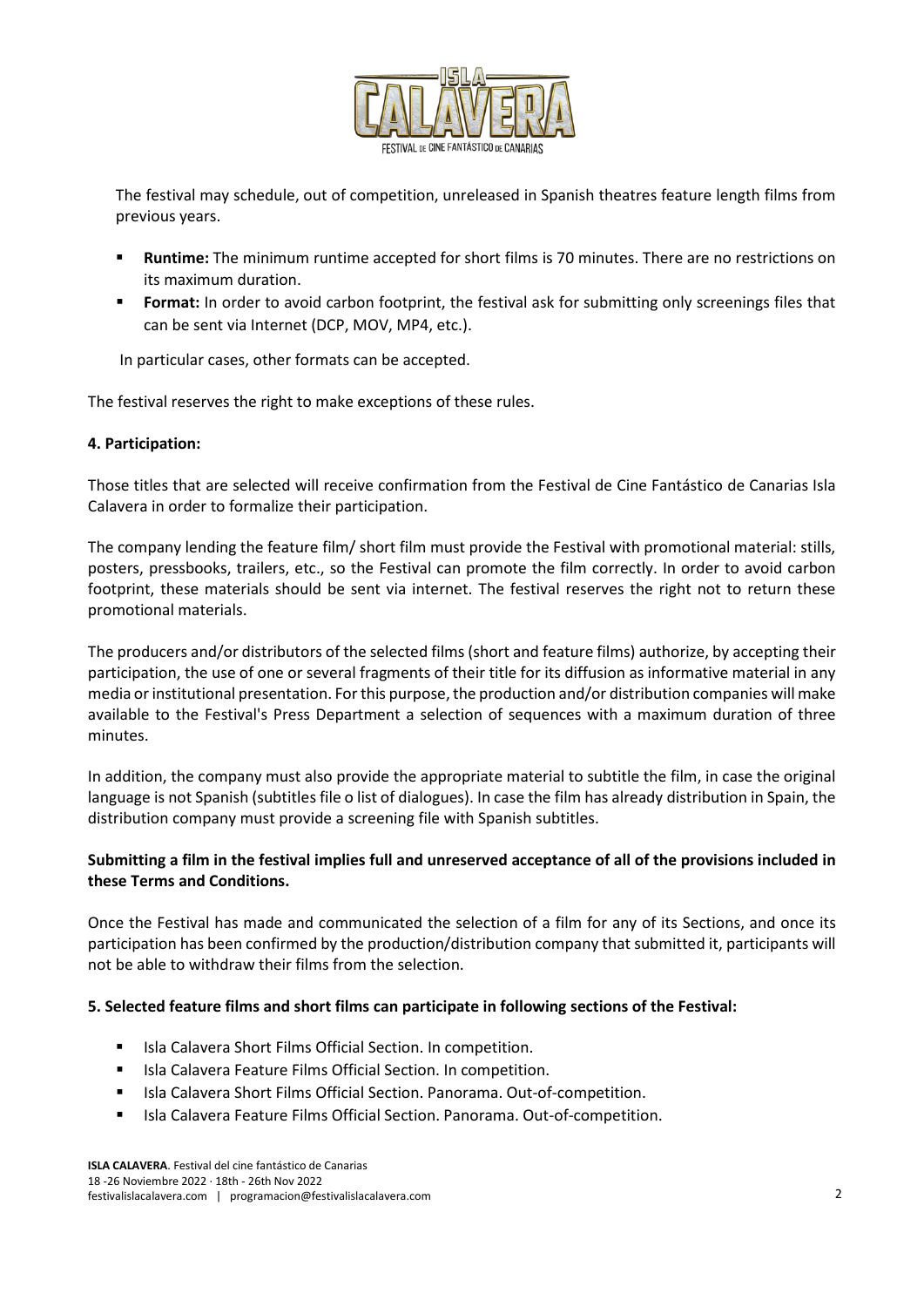

Isla Calavera Documentary Films Official Section. Panorama. Out-of-competition.

# **6. Official selection for Competition:**

The Selection Committee will announce the selected films (shorts and feature films) to contend in the competition of the fifth edition of the Festival before November 1st, 2022.

The selection of a feature film or a short film in the festival **DOES NOT IMPLY AN INVITATION** from the organisation to a representative of the work (distributor, filmmaker) to attend the festival.

The festival **will not assume any cost regarding travel, accommodation or meals of the representatives of the awarded works**.

The festival reserves the right to make exceptions of these rules.

#### **7. Dispatch.**

The selected feature films and short films must be available for the organization before November 4th 2022.

In order to avoid carbon footprint, the festival ask for submitting only screenings files that can be sent via Internet (DCP, MOV, MP4, etc.). In particular cases, other formats can be accepted. In these exceptional cases, the festival will not assume any cost regarding transport or insurance policy of the material.

# **The festival reserves the right to reject files that, after the due technical analysis, do not meet the minimum screening requirements. A new screening copy could be solicited to the production/distribution company.**

In case that a screening copy could not arrive on time, the organization could replace the film/ short with another which guarantees its availability to carry out the necessary tests.

The only cost the festival will cover is the shipping costs generated by the sending and return of physical media to be screened (hard drive or similar). In case the copy has to be sent later to another film festival, the latter will pay the delivery from our address.

#### **8. Festival Program:**

The selected films will be screened in the Canary Islands Fantastic Film Festival – Isla Calavera sixth edition's program.

The organization of the festival will decide each film's screening dates and times. In case of changes in the program, the festival will communicate it to the production/distribution company.

Dates of the festival or program could change or enhance due to major setback or in case of force majeure. The festival will decide the number of times and the schedule in which each title will be screened.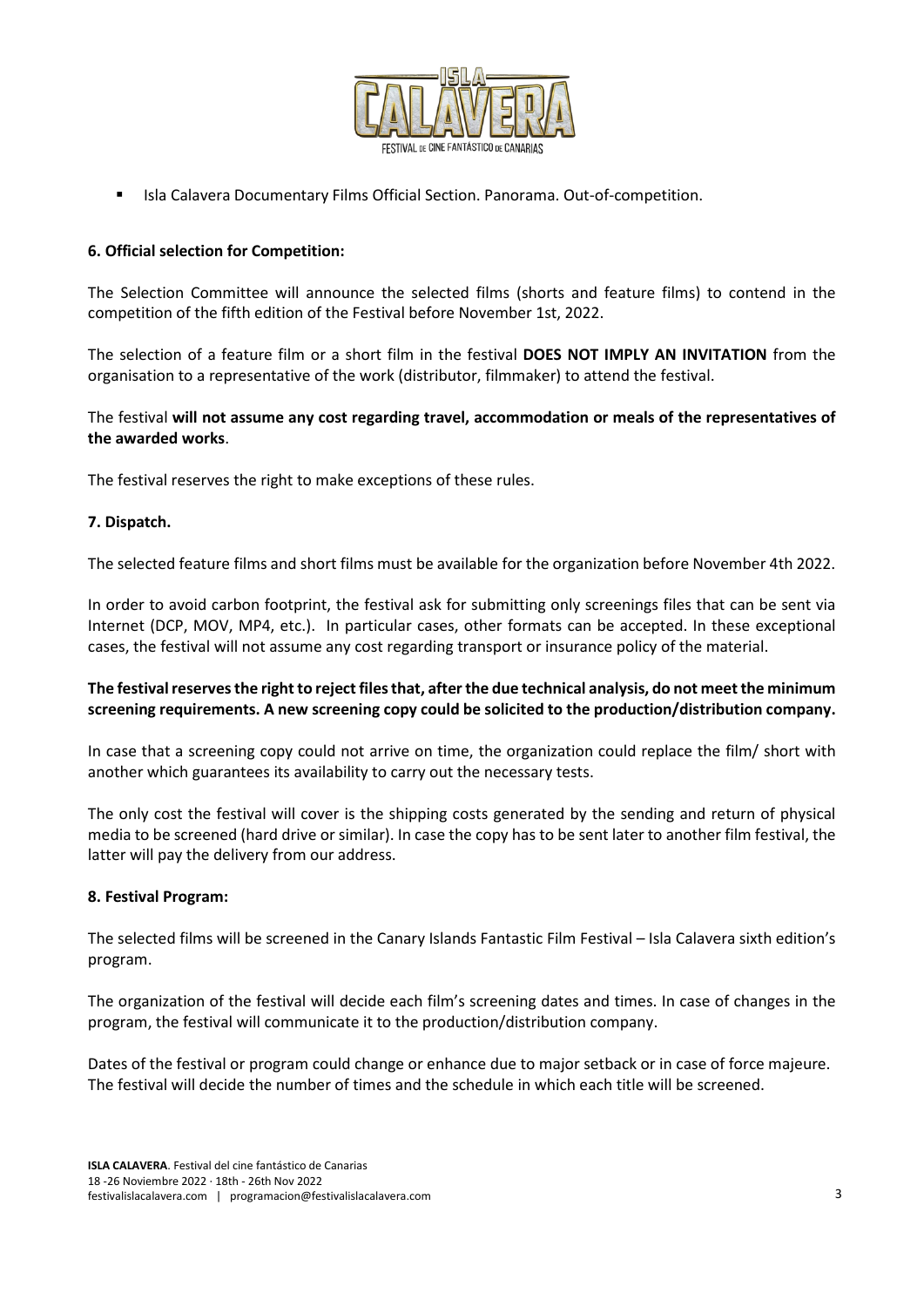

#### **9. Awards:**

The awards of the Canary Islands Fantastic Film Festival – Isla Calavera are non-economic.

- **Jury Awards.** The Jury will consist of professionals of the cinema. They will choose the winning films of the official competitive sections. The Jury will present the following awards:
	- 1. Isla Calavera Award for Best Feature Film
	- 2. Isla Calavera Award for Best Short Film
	- 3. Isla Calavera Award for Best Director
	- 4. Isla Calavera Award for Best Screenplay
	- 5. Isla Calavera 'Jack Taylor' Award for Best Actor
	- 6. Isla Calavera Award for Best Actress
	- 7. Isla Calavera 'Colin Arthur' Award for Best Special Effects
	- 8. 'Fantastic Solidarity' Award for the best short film with solidarity or social content. This award may be declared void if no candidates apply.

#### **The Jury's decision will not be open to appeal.**

The jury will undertake to not express publicly the deliberations of the awards. The Festival Management could be present at the deliberation of the jury, with the right to speak but not to vote. In addition, the Jury will reserve the possibility to award a maximum of two special awards to highlight technical and artistic aspects of some of the films in competition.

Awards could be *ex aequo*.

 **Audience Awards.** The audience of the fifth edition of the Canary Islands Fantastic Film Festival – Isla Calavera will hand out the Audience Award to the Best Short Film and the Audience Award for the Best Feature Film, through a ballot paper that will be delivered along with the ticket and will be returned completed at the end of the screening.

#### **10. Legal responsibilities:**

The competitor will be the only one responsible for the short / feature film and its content, as for copyright.

#### **11. Acceptance of these rules:**

## **The participation in the Canary Islands Fantastic Film Festival - Isla Calavera implies the total acceptance of these rules.**

Any matter arising during the Festival which is not covered by these regulations, will be decided on by the Festival organization in accordance with international rules.